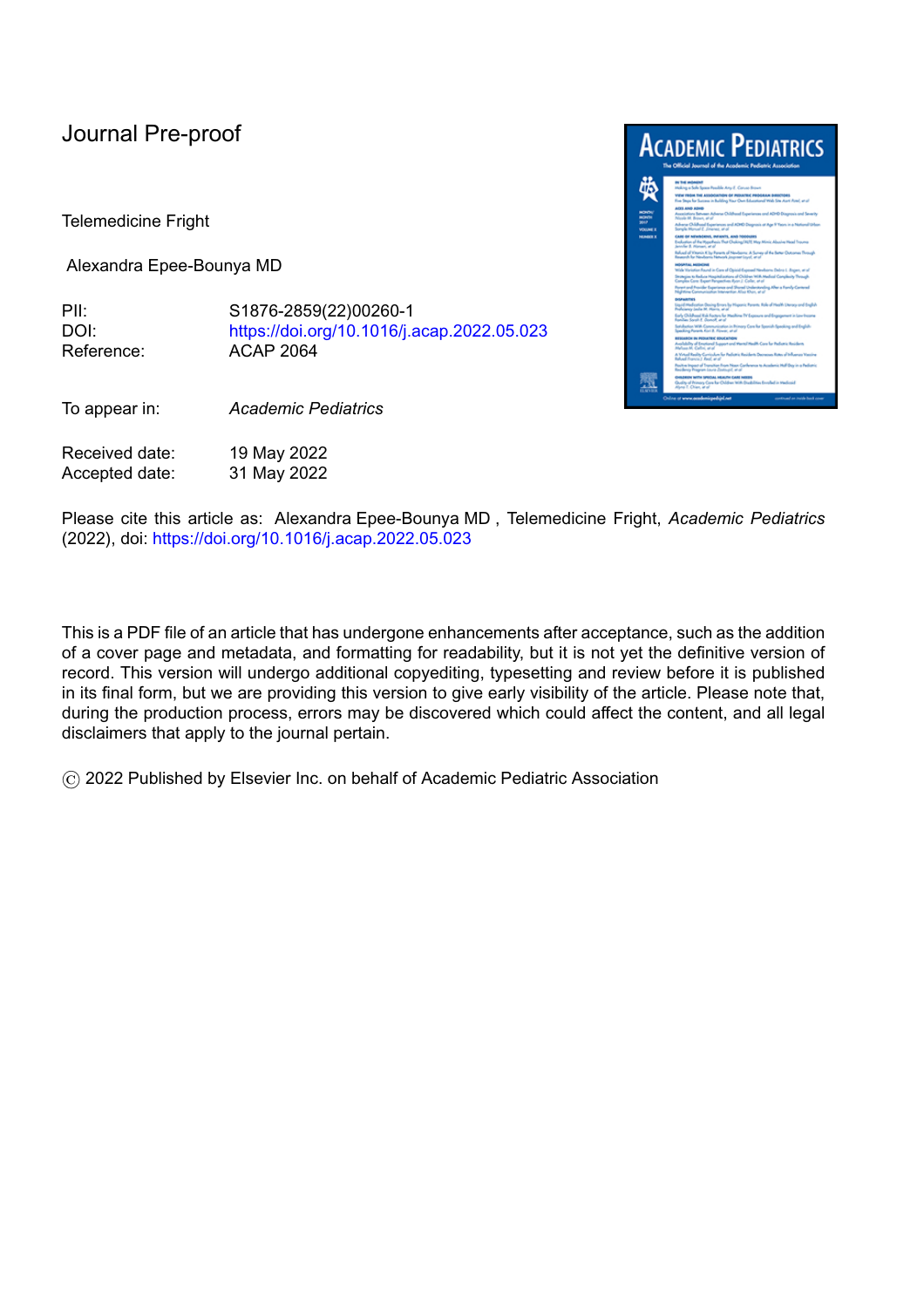## Telemedicine Fright

Alexandra Epee-Bounya, MD Division of General Pediatrics, Boston Children's Hospital, Boston, Massachusetts Harvard Medical School, Boston, Massachusetts

l

Corresponding author: Alexandra Epee-Bounya, MD 300 Longwood Avenue Boston, MA 02130 Alexandra.epee-bounya@childrens.harvard.edu (617) 921-1491

Manuscript word count: 1014

It was a busy urgent care session in the midst of the Omicron wave of the SARS CoV-2 pandemic. Cases were soaring, everyone knew someone who was symptomatic or was exposed. Parents everywhere were reeling from another positive result in the pool testing, from another child being sent home and yet another dire need for a Covid test. I, the primary care pediatrician assigned to a Virtual Urgent Care session that morning, logged on the telemedicine platform, entering via the electronic medical record. My next patient was an eleven year old girl. This patient -her first name was Celeste- was the eighth of the morning, and there were five more to go. The complaint listed by Celeste's name was a variation of what was listed by every patient's name: "covid exposure, fever". A quick glance -there was no time for anything longer than a quick glance- at the problem list revealed no past medical history, but Celeste had not been seen in the clinic for the past two years. I thought nothing of it, just another child lost to well child follow-up during the pandemic.

The virtual visit platform avatar chosen by the parent was odd, a drawing of a skull figure with bright colors, which made me uncomfortable because it felt out of place. I asked if the parent could turn their camera on, and the Dad answered with a flat "No". Undeterred, I forged ahead and started asking the usual "Covid call questions": when was she exposed? Is she vaccinated? Tell me about her symptoms. Celeste's Dad gave short answers, and I did not hear in his voice the usual worry I had come to hear in so many parents' voices. There was only a lot of the frustration, which was also so common. "I really need you to turn on your camera, so I can make sure her breathing is ok", I said. Dad did not answer but finally turned the camera on and his face filled the screen. He called: "Celeste, come, she needs to see you". Celeste came into view. "How are you doing, Celeste?", I asked. The child looked at the camera but did not answer. "I just want to make sure you are feeling ok. Is your breathing feeling normal?", I tried again.